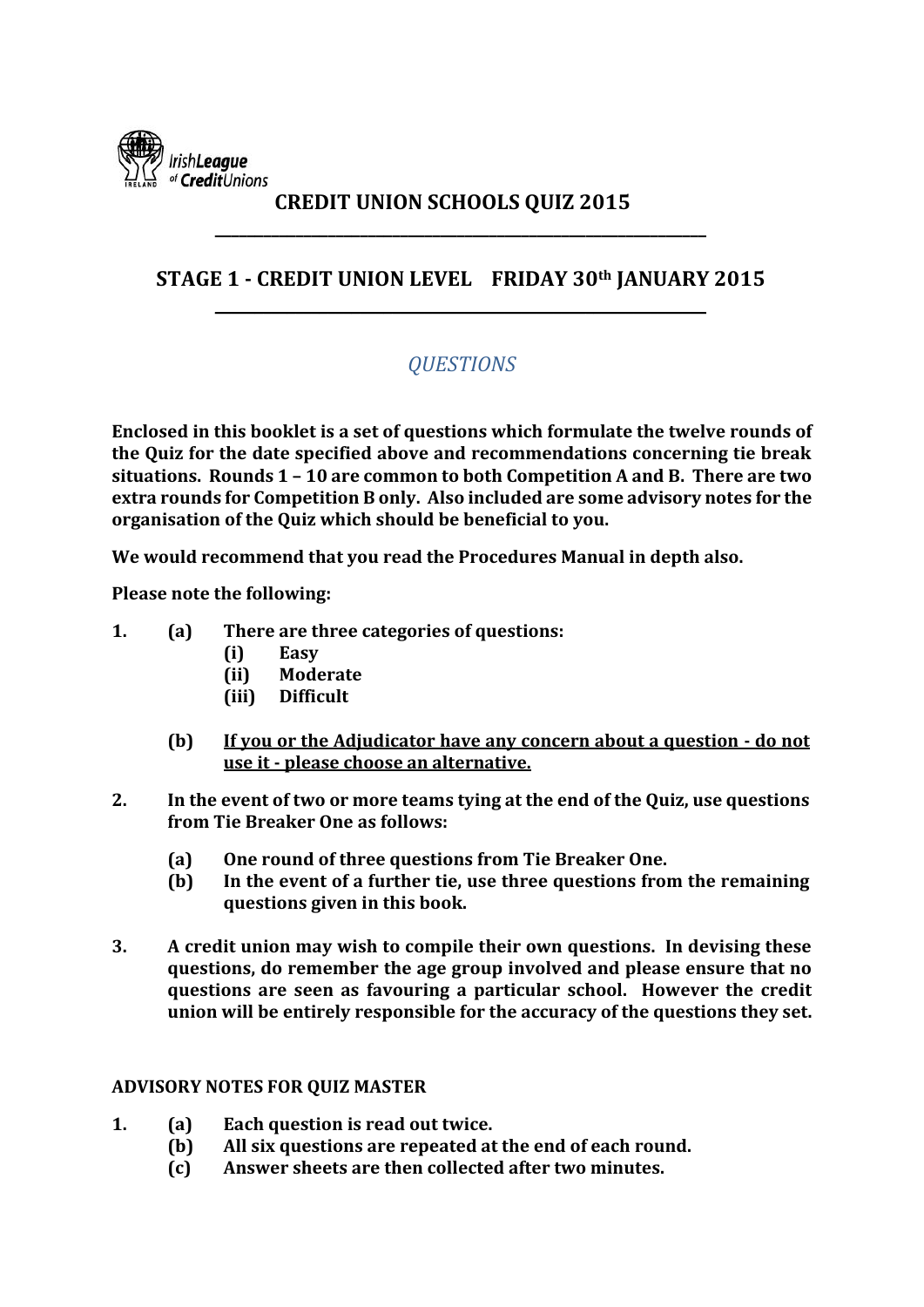- **2. The answers to Round 1 are given when the answers to Round 2 have been collected and so on.**
- **3. (a) It is recommended that the table numbers be filled in by the teams on the answer sheets in advance of the Quiz commencing.** 
	- **(b) Teams should be given some rough work paper.**
- **4. (a) Separate correctors should be assigned for both Competition A and Competition B.**
	- **(b) It is recommended that there should be one corrector per ten teams.**
	- **(c) Copies of the questions and answers should be copied to each corrector directly before the Quiz commences.**
- **5. (a) When the answer to the question is a person's name, accept the surname.**
	- **(b) Exact spelling of words is relevant only for spelling questions.**

**We would like to make you aware of the following:**

- **A. Some questions are more suitable for schools in the Republic and not Northern Ireland and vice versa. In all cases the decision of the Adjudicator on the day is final. Please ensure that the children know how to raise an objection on the night as no correspondence will be entered into after the final scores have been announced.**
- **B. To combat any incidents of cheating, you are requested not to show these questions to anyone before or after the Quiz. Bear in mind that the Quiz is being held over four days, Friday 30th January to Monday 2nd February 2015.**
- **D. The dates for all stages of the Quiz are detailed in the Procedures Manual page 3. Please announce the dates before the Quiz commences and advise that should anybody be unavailable for future dates, they will not be able to participate in those future stages. These dates will not be changed. Team members are NOT allowed alter except in exceptional circumstances.**
- **E. It would be advisable for the quizmaster and the adjudicator to meet prior to the quiz, and go through each question. If in doubt about any question then substitute that question with another. Should you have any queries, please call Patricia Donnellan in League office (01 – 614 6912) BEFORE Friday 23rd January 2015.**
- **F. In all cases the decision of the Adjudicator on the day is final. The League will not be responsible for resolving any disputes that may occur at Credit Union level or Chapter level.**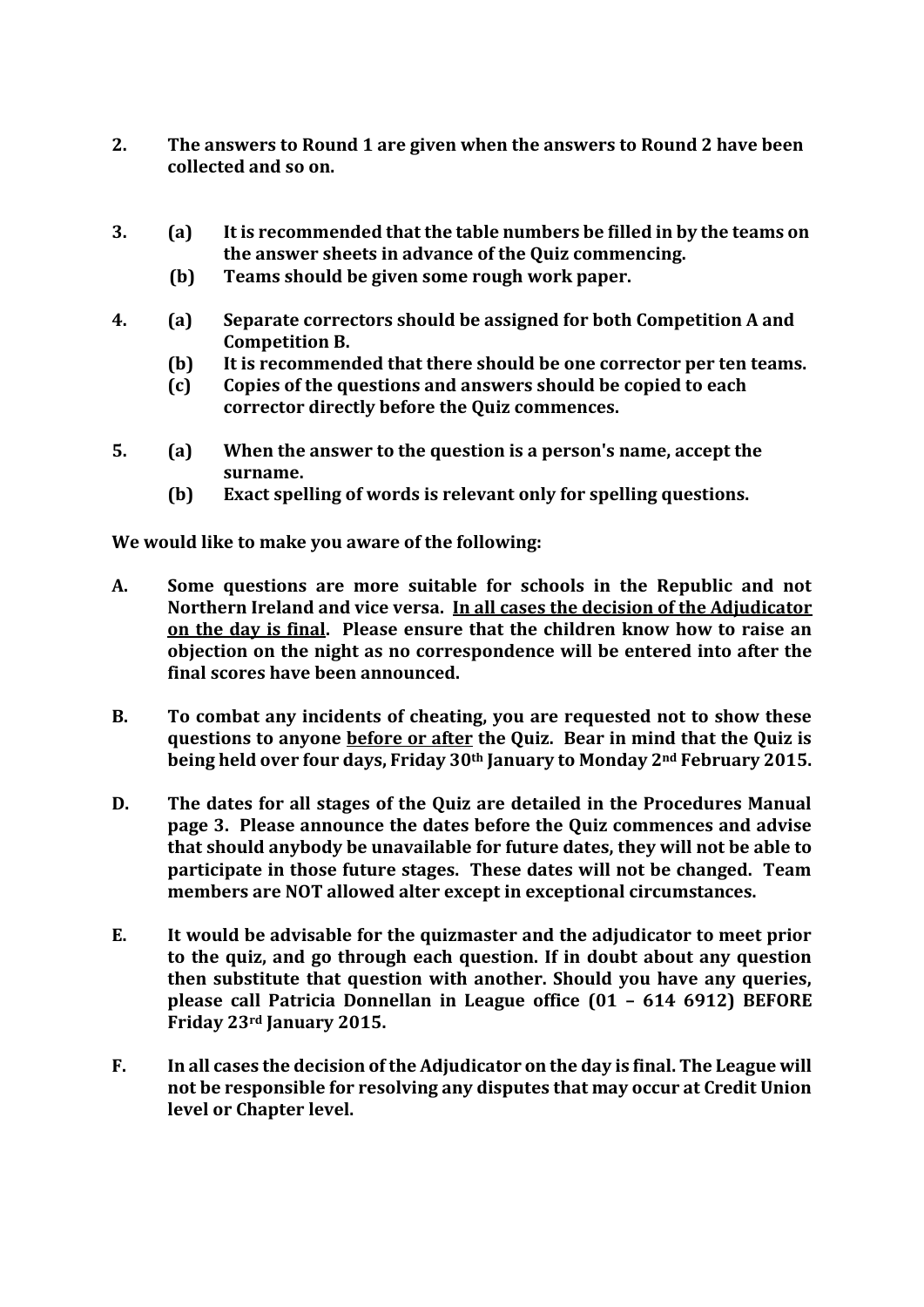### **ROUND ONE**

#### **EASY**

1. How many minutes in 2 hours?

**Answer: 120**

2. Which band had a hit with 'Steal My Girl' in 2014?

**Answer: One Direction**

#### **MODERATE**

3. What hobby would you associate with hooks, rods, reels and baits?

| Answer: | <b>Fishing/Angling</b> |
|---------|------------------------|
|---------|------------------------|

4. Who is the current manager of Manchester United?

**Answer: Louis van Gaal**

### **DIFFICULT**

5. Beginning with A, what is the name given to a counting frame where coloured beads are moved back and forth to help calculate?

**Answer: Abacus**

6. What is the name given to the large sandstone rock in the Northern Territory, Central Australia? It is also known as Uluru.

**Answer: Ayers Rock**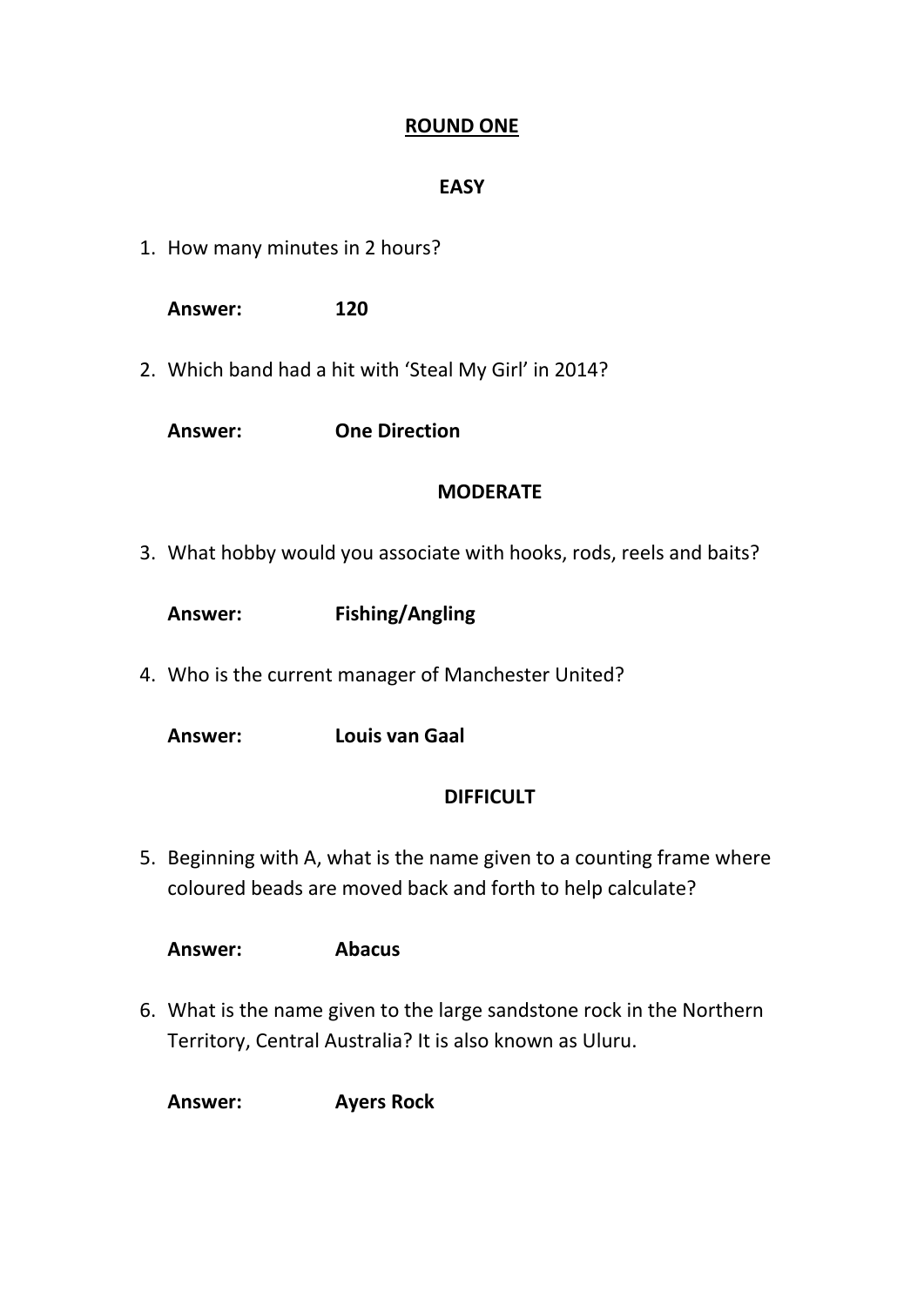#### **ROUND TWO**

#### **EASY**

1. Who was the crowned the winner of the UK X Factor 2014?

**Answer: Ben Haenow**

2. Would you find the Arctic surrounding the North or South Pole?

**Answer: North**

#### **MODERATE**

3. Beginning with T, what is the name given to a violently spinning funnel of air? It is sometimes known as a twister.

**Answer: Tornado**

4. Beginning with A, what fruit to the French refer to as Pommes?

**Answer: Apples**

#### **DIFFICULT**

5. How many degrees in a full rotation?

**Answer: 360**

6. Name the actress that plays Katniss Everdeen in the Hunger Games movies.

**Answer: Jennifer Lawrence.**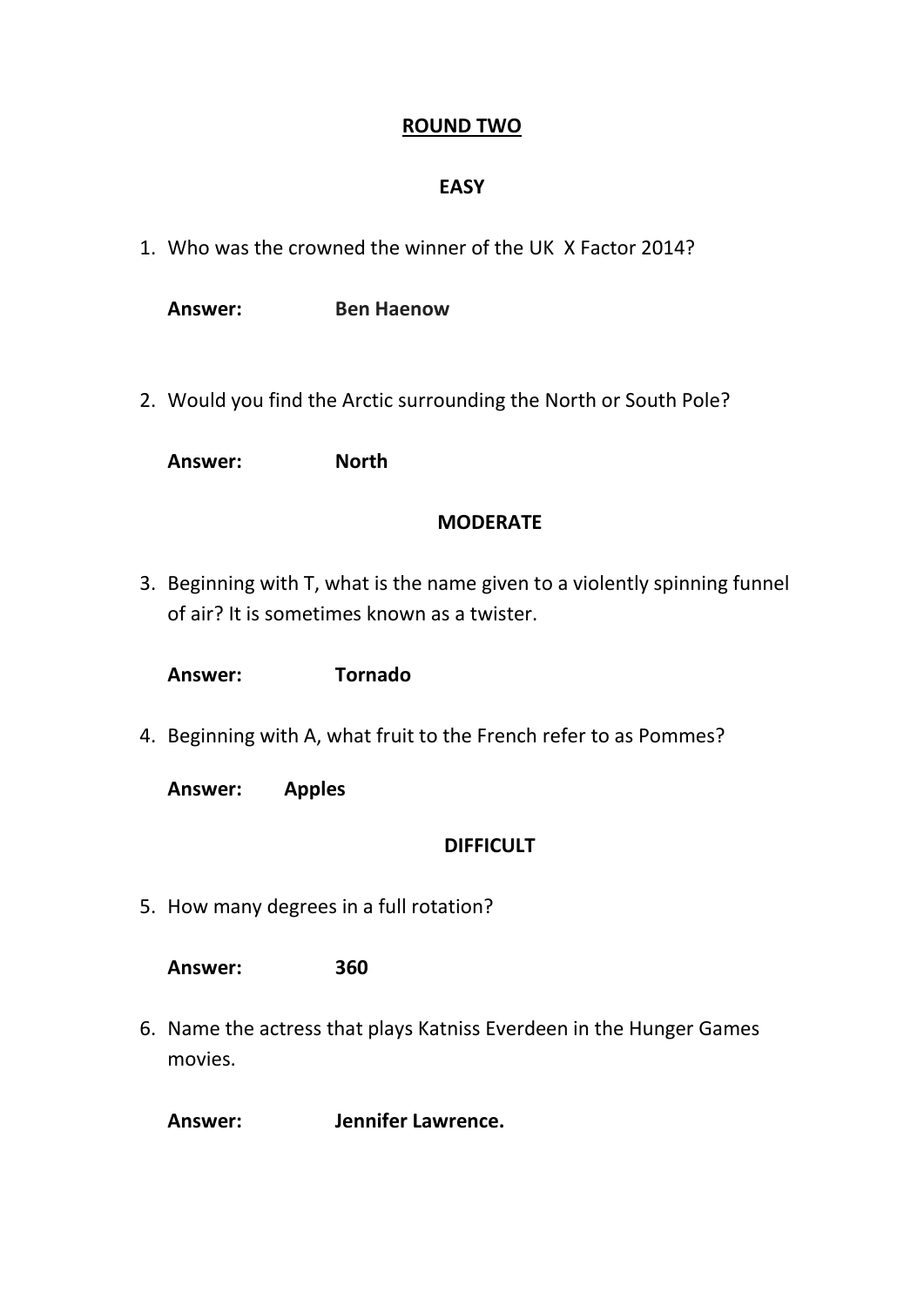## **ROUND THREE**

### **EASY**

- 1. Who is the current President of the Irish League of Credit Unions?
	- **Answer: Mr. Martin Sisk**
- 2. Kim Kardashian married which celebrity in 2014?

**Answer: Kanye West**

#### **MODERATE**

3. AA and AAA are types of which product used to power toys and remotes?

**Answer: Batteries**

4. In Frozen, which of the sisters' hair colour changed?

**Answer: Anna**

### **DIFFICULT**

5. Which Irish singer had hits with 'Take me to Church' and 'From Eden' in 2014?

**Answer: Hozier**

6. At 4,810 m and named after the French word for white, what is the highest mountain in the Alps?

**Answer: Mount Blanc**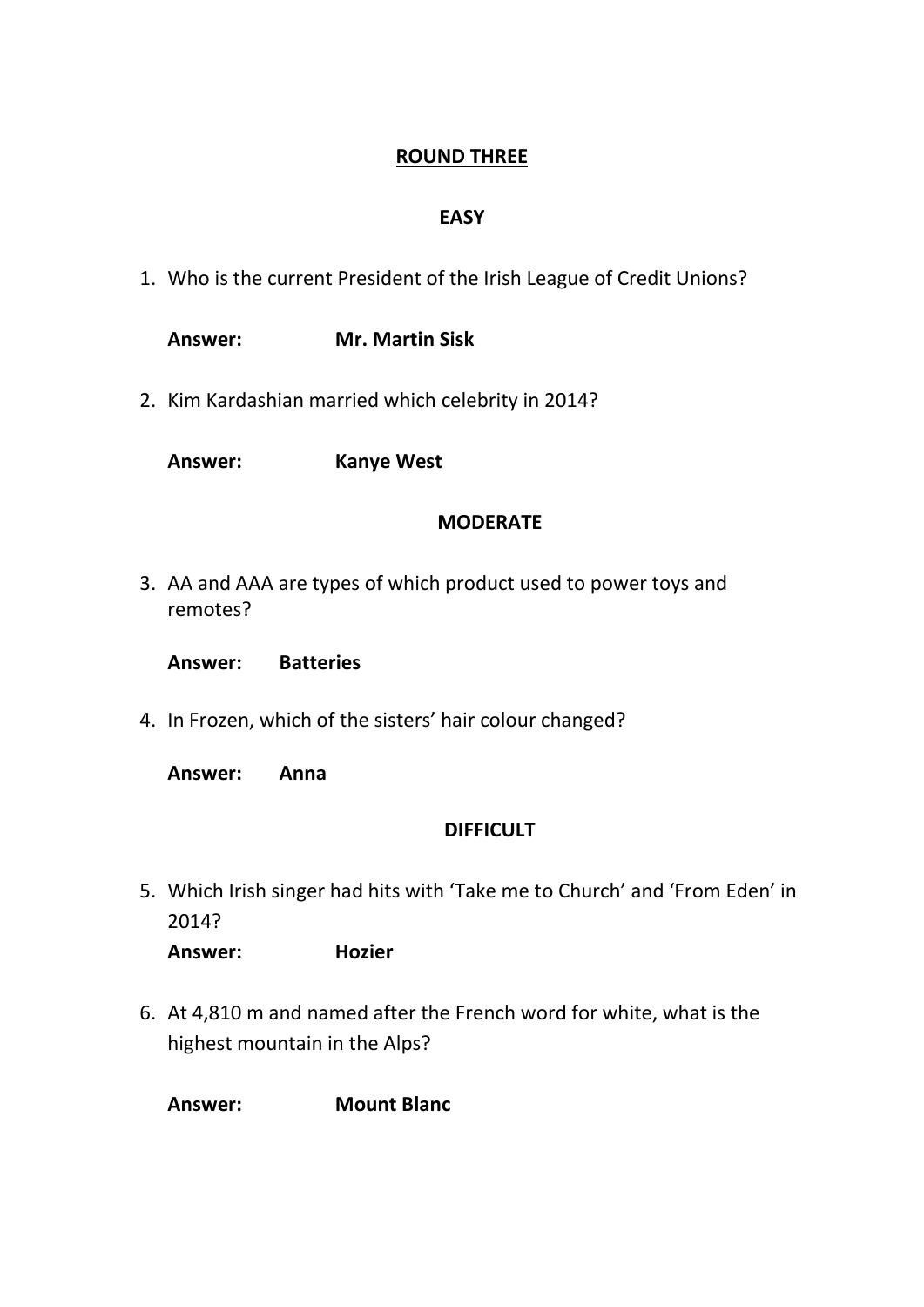### **ROUND FOUR**

### **EASY**

1. Who is the current coach of the Irish Rugby Team?

| Answer: | <b>Joe Schmidt</b>                        |
|---------|-------------------------------------------|
|         | 2. What is the next prime number after 5? |

**Answer: 7**

#### **MODERATE**

3. Which planet in the Solar System has the least amount of letters in its name?

**Answer: Mars**

- 4. Which Scottish Loch, which is approx. 24 miles wide, is home to a famous monster?
	- **Answer: Loch Ness**

### **DIFFICULT**

- **5.** World War II is reported to have ended in which year? 1941, 1943 or 1945?
	- **Answer: 1945**
- **6.** What Y is an Asian country south of Saudi Arabia? It has 5 letters.

**Answer: Yemen**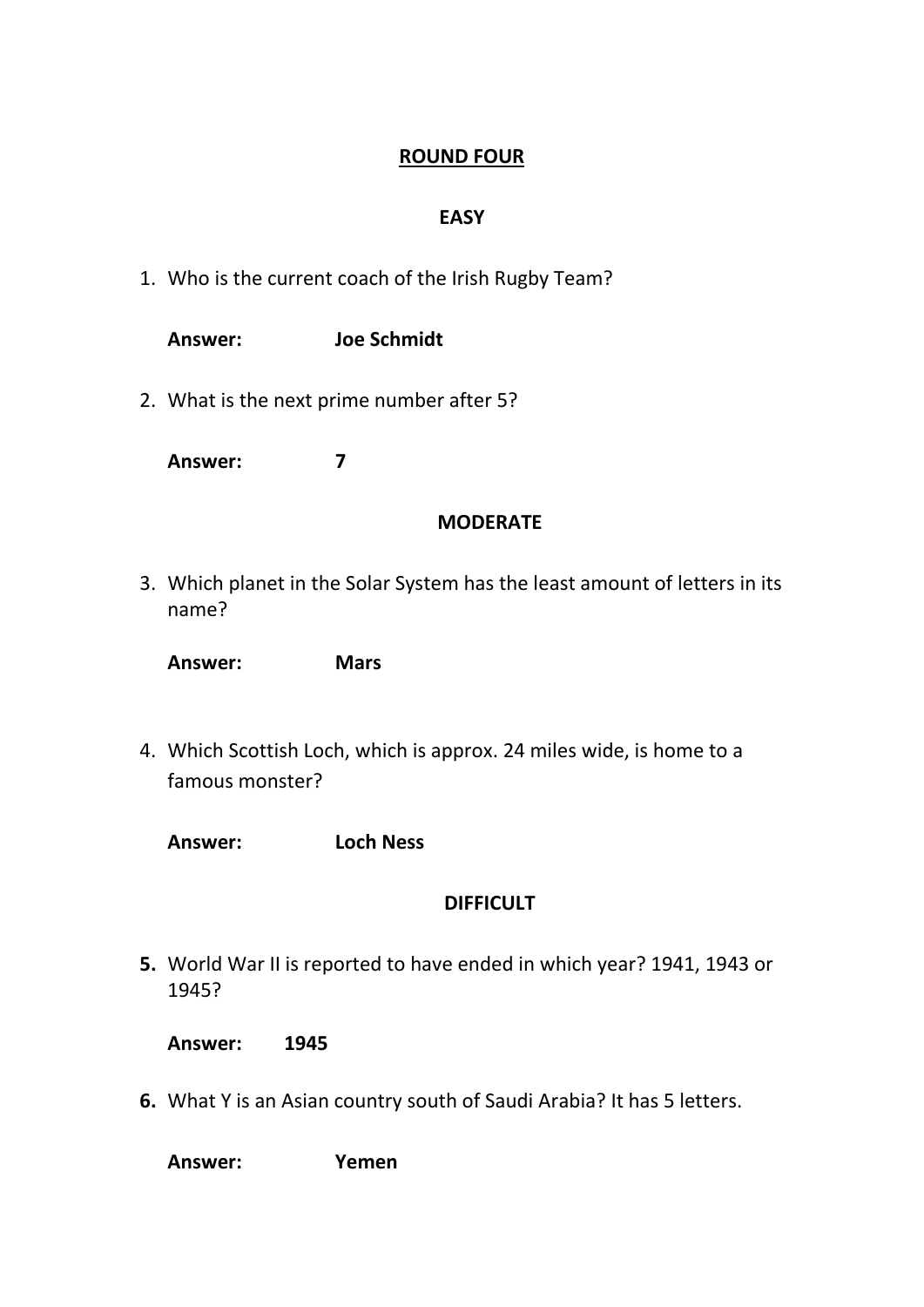### **ROUND FIVE**

#### **EASY**

1. Complete the name of this Meghan Trainer song: 'All \_\_\_\_\_\_\_ that Bass'.

| <b>About</b><br>Answer: |  |
|-------------------------|--|
|-------------------------|--|

2. Important dates on a calendar, e.g. Christmas Day or St. Patrick's Day are known as 'Red \_\_\_\_\_\_\_' days.

**Answer: Letter**

#### **MODERATE**

3. Do coconuts traditionally grow from a tree or in the ground?

**Answer: Tree**

4. Which famous basketball player moved to Cleveland Cavaliers from Miami Heat last year?

**Answer: LeBron James**

### **DIFFICULT**

- 5. The Po and Tiber rivers are found in which European country?
	- **Answer: Italy**
- 6. Who composed the Dance of the Sugar Plum Fairy?

**Answer: Tchaikovsky**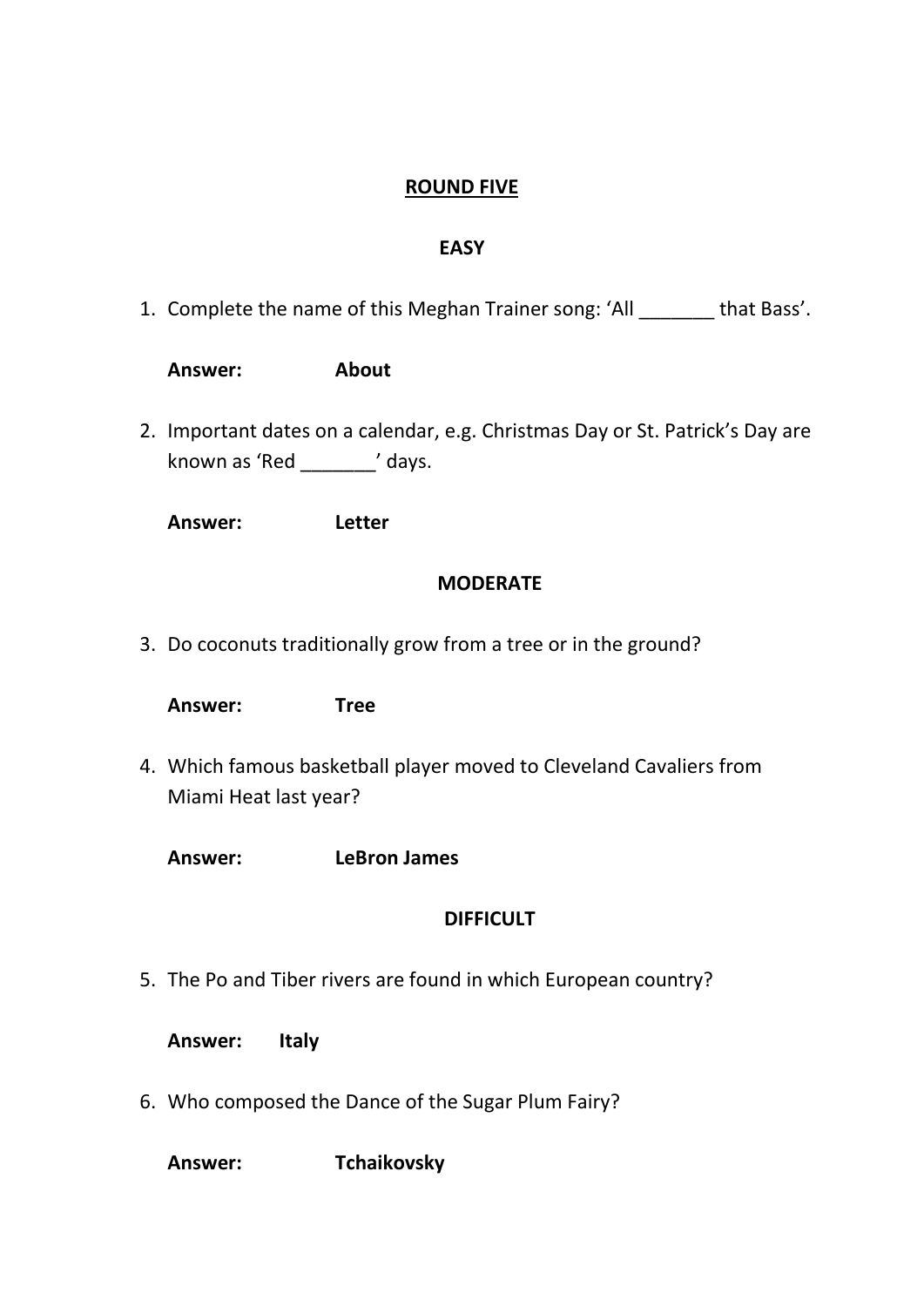#### **ROUND SIX**

#### **EASY**

1. NEWS stands for North, East, West and \_\_\_\_\_\_\_?

| Answer: | South |
|---------|-------|
|---------|-------|

2. Complete the name of the flag of the United Kingdom - The Union  $\overline{?}$ 

**Answer: Jack**

#### **MODERATE**

3. Which band released a cover of 'Oh Cecilia' last year?

- 4. Pierce Brosnan, Daniel Craig and Sean Connery have all played which iconic role?
	- **Answer: James Bond**

#### **DIFFICULT**

5. In what year will the next Olympic Games be held?

**Answer: 2016**

6. Name the twice world champion Formula One racing driver who has been linked to singer Nicole Scherzinger?

**Answer: Lewis Hamilton**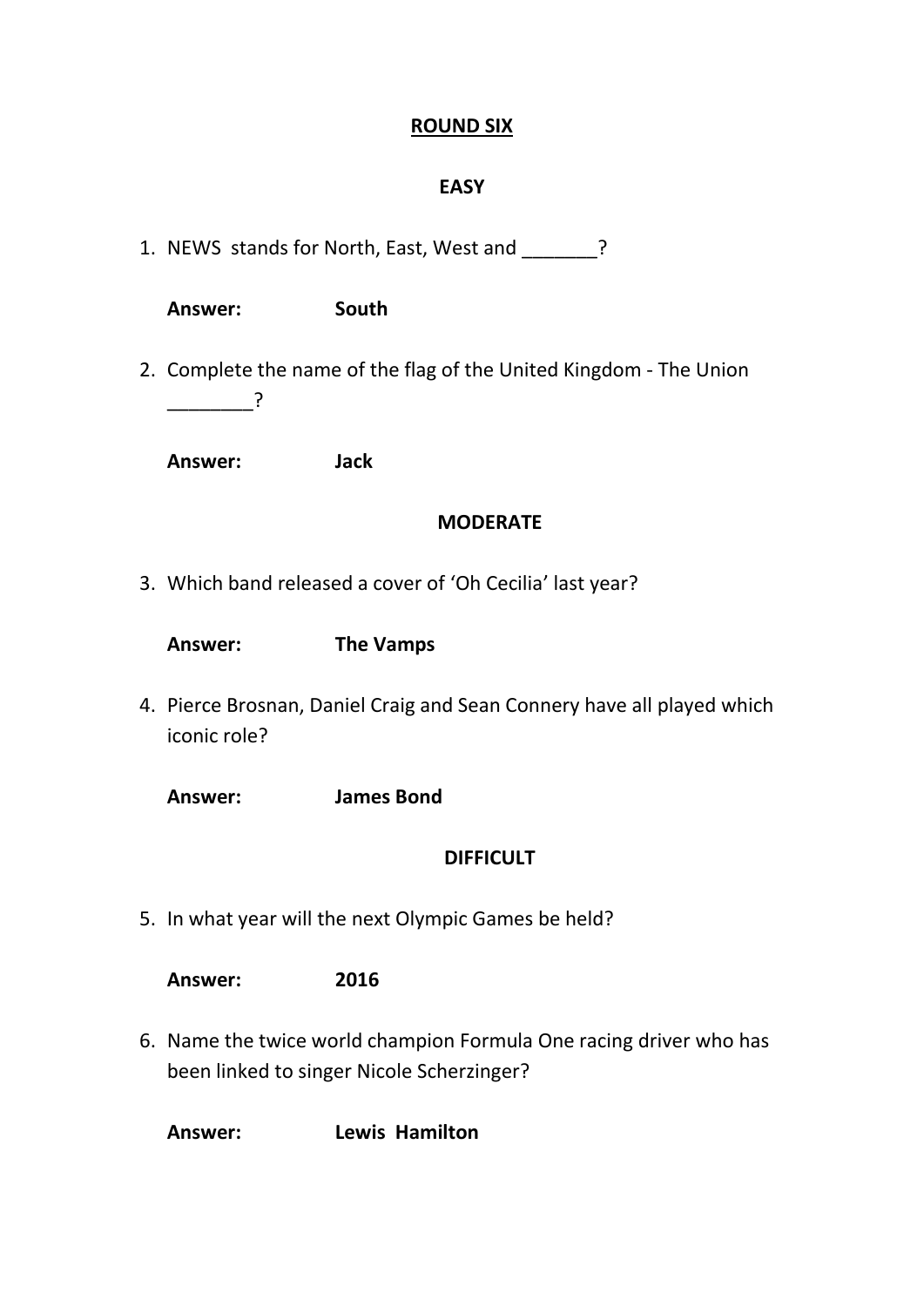### **ROUND SEVEN**

### **EASY**

1. What is the name of Brian O'Driscoll and Amy Huberman's son, born in 2014?

| Answer: | <b>Billy</b> |
|---------|--------------|
|---------|--------------|

2. Approx how many credit unions members are within the Island of Ireland? Is it: (a) over 3 million (b) over 4 million (c) over 5 million

**Answer: (a) over 3 million**

#### **MODERATE**

3. What type of natural disaster struck San Francisco in 1906?

**Answer: Earthquake**

- 4. Oritse, JB, Marvin and Aston were collectively known as what?
	- **Answer: JLS**

#### **DIFFICULT**

- 5. Beginning with U, what word means a small guitar that originated in Hawaii?
	- **Answer: Ukulele**
- 6. Ulan Bator is the capital of which country that begins with M?

**Answer: Mongolia**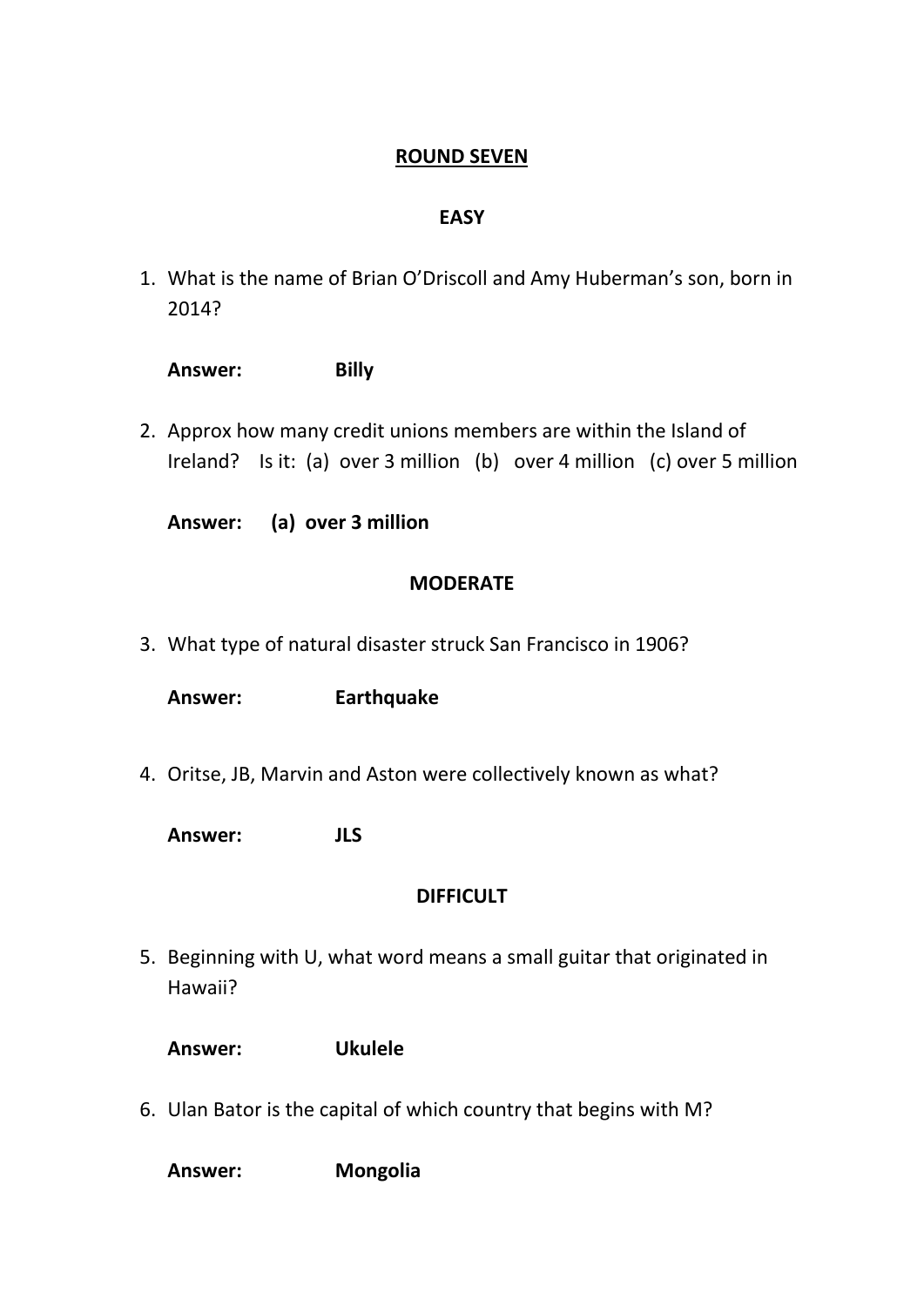## **ROUND EIGHT**

### **EASY**

1. How many days are in January?

**Answer: 31** 

2. Maris Piper, Home Guard and Rooster are all types of what?

**Answer: Potato**

### **MODERATE**

3. Germany won the FIFA World Cup last year. What country did they beat in the final?

**Answer: Argentina**

4. Cob and Pen are the male and female of which large aquatic bird?

**Answer: Swan**

### **DIFFICULT**

5. What tournament did Hogwarts, Durmstrang and Beauxbatons compete in in The Goblet of Fire?

**Answer: The Triwizard Tournament**

6. What is the name of the successful circus company from Canada that when translated means Circus of the Sun.

**Answer: Cirque Du Soleil**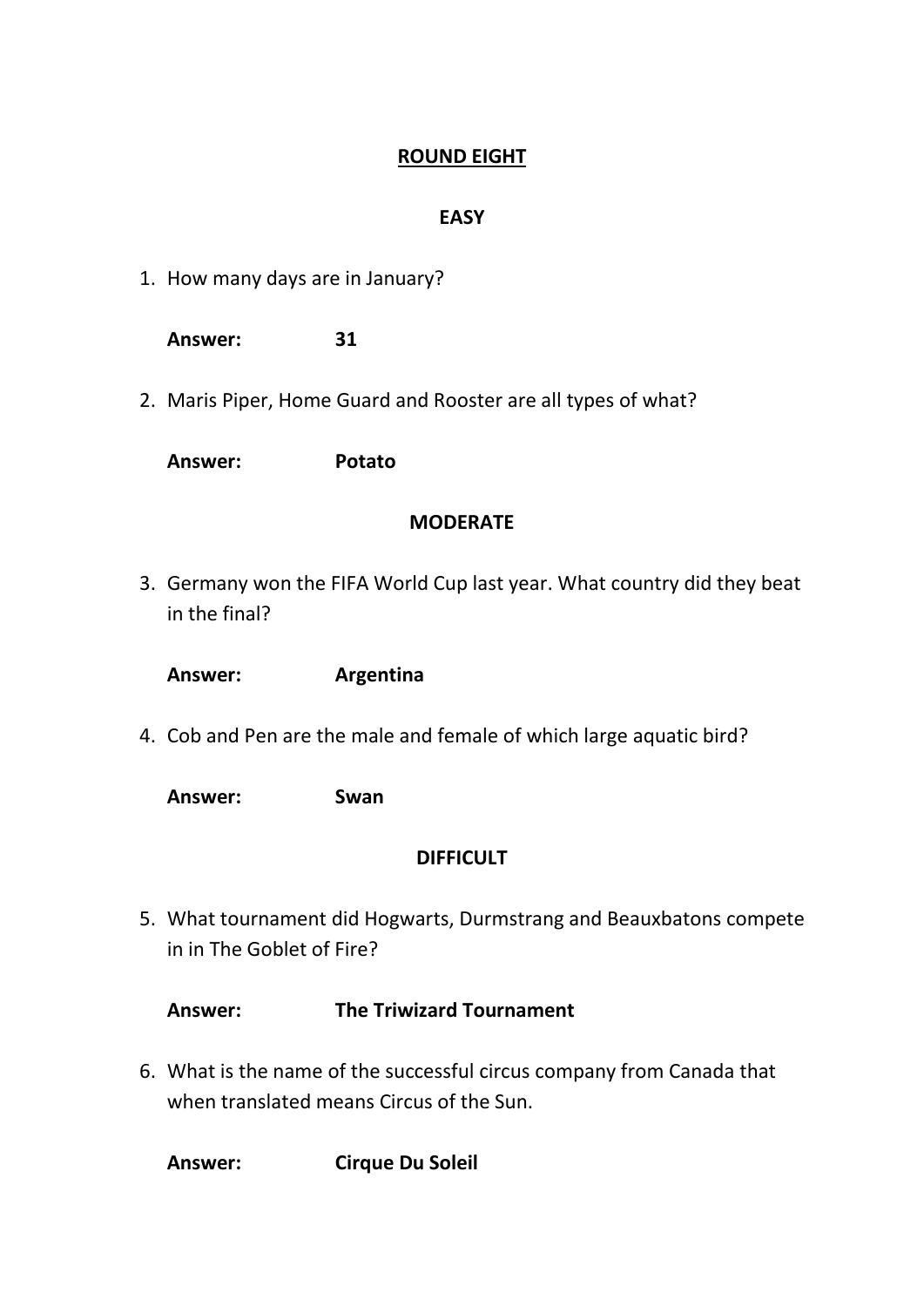## **ROUND NINE**

#### **EASY**

1. What planet in the Solar System is the furthest from the sun (not including Pluto)?

| Answer:                                | <b>Neptune</b>                                                                                                              |
|----------------------------------------|-----------------------------------------------------------------------------------------------------------------------------|
| 2. What is the capital of Switzerland? |                                                                                                                             |
| Answer:                                | <b>Bern</b><br><b>MODERATE</b>                                                                                              |
| Cavan or Waterford.                    | 3. In what county would you find the town of Kingscourt?                                                                    |
| Answer:                                | Cavan                                                                                                                       |
|                                        | 4. In what county would you find the towns of Omagh and Cookstown?                                                          |
| Answer:                                | <b>Tyrone</b>                                                                                                               |
|                                        | <b>DIFFICULT</b>                                                                                                            |
|                                        | 5. The Rugby World Cup will be held in 2015. In what country will it be<br>held? A) The UK b) Australia or c) New Zealand?  |
| Answer:                                | (A)<br>The U.K.                                                                                                             |
| plants?                                | 6. What is the name given to the green pigment found in the leaves of<br>Hint: The third syllable sounds like a first name! |

**Answer: Chlorophyll**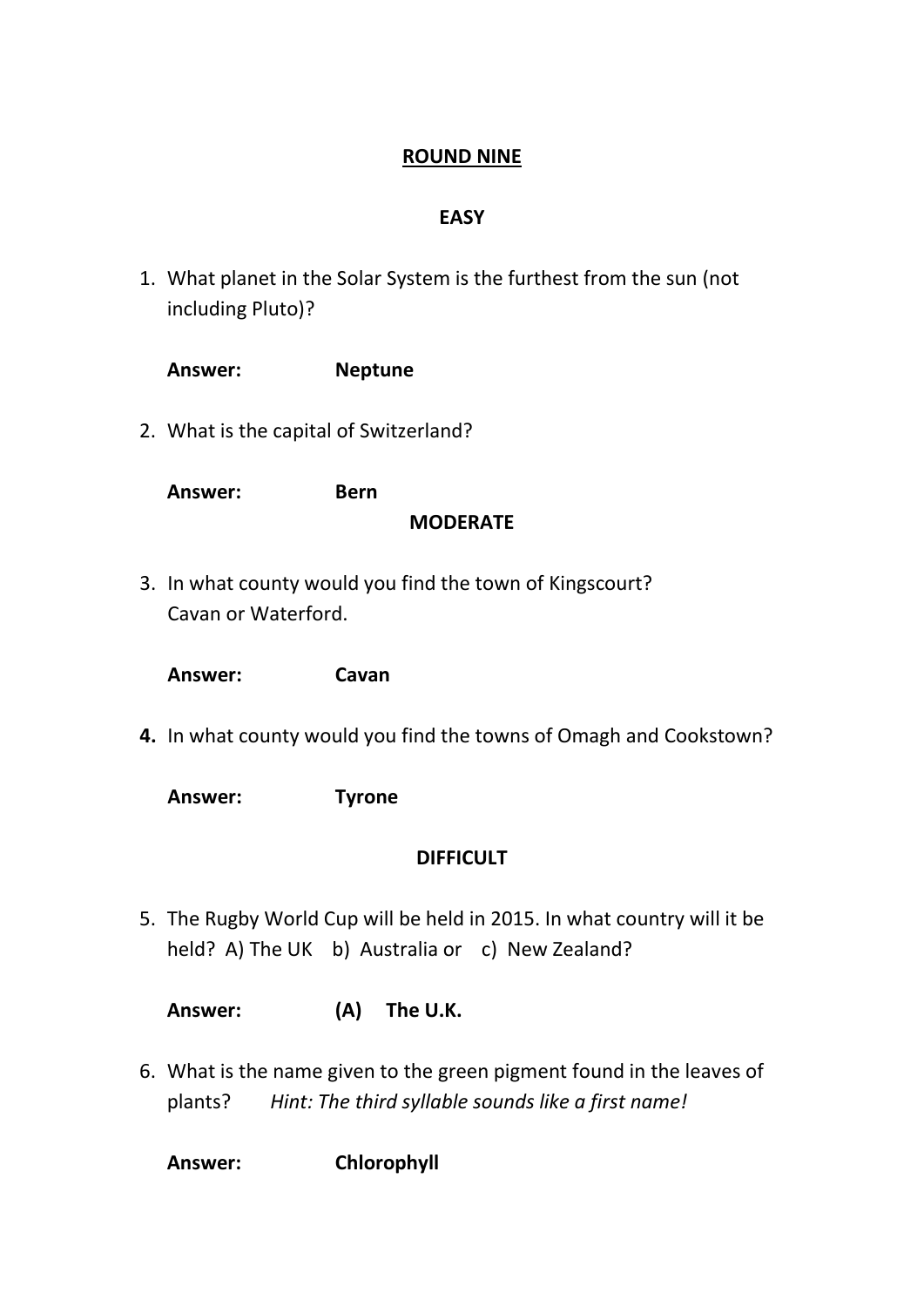# **ROUND TEN**

### **EASY**

**1.** In what country would you find The Leaning Tower of Pisa?

| <b>Answer:</b> | <b>Italy</b>                                                                                                        |
|----------------|---------------------------------------------------------------------------------------------------------------------|
|                | 2. Which chess piece can only move diagonally?                                                                      |
| <b>Answer:</b> | <b>Bishop</b>                                                                                                       |
|                | <b>MODERATE</b>                                                                                                     |
|                | 3. Which comic company published Iron Man, Spider man and The Hulk?                                                 |
| Answer:        | <b>Marvel</b>                                                                                                       |
|                | 4. What club did Luiz Suarez transfer to in 2014?                                                                   |
| Answer:        | <b>Barcelona</b>                                                                                                    |
|                | <b>DIFFICULT</b>                                                                                                    |
|                | 5. What colour heart are members of the U.S. army sometimes honoured<br>with for being wounded or killed in action? |

**Answer: Purple**

6. In the Skulduggery Pleasant books, what is Valkyrie Cain's real first name?

**Answer: Stephanie (Edgley)**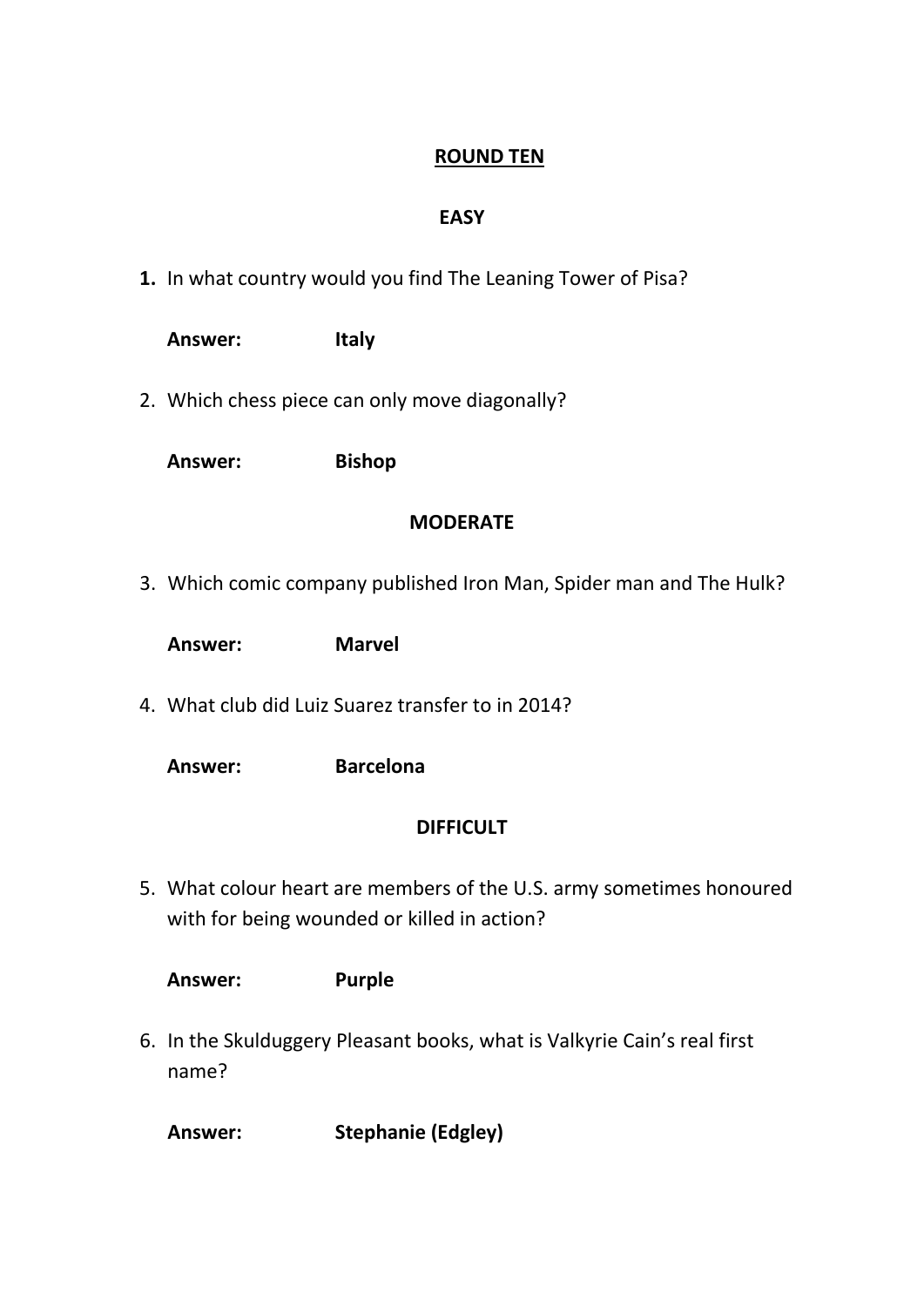### **ROUND ELEVEN**

### **EASY**

1. What is the square root of 169?

**Answer: 13**

2. Which Irish poet wrote 'Midterm Break'?

**Answer: Seamus Heaney**

#### **MODERATE**

3. What astronaut died on 25<sup>th</sup> August 2012?

**Answer: Neil Armstrong**

- 4. What 6 letter word beginning with S describes a device that uses air pressure to force liquid upwards? It is usually in an inverted U shape.
	- **Answer: A siphon**

### **DIFFICULT**

5. Which businessman founded Virgin airways and Virgin records?

**Answer: Richard Branson**

6. Beginning with D, what is the closest part of the UK to France? There is also a song about the White Cliffs found there.

**Answer: Dover**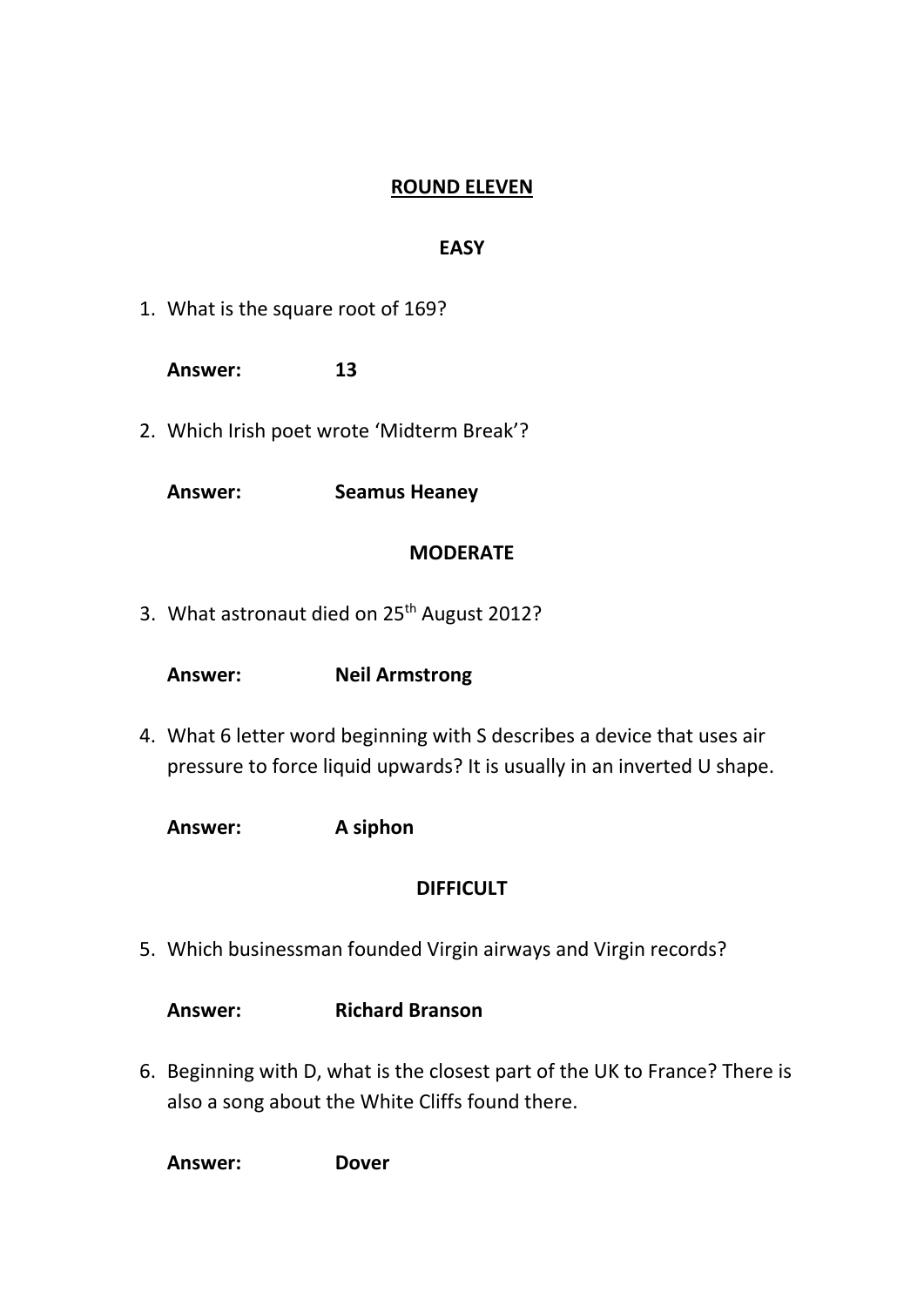#### **ROUND TWELVE**

#### **EASY**

1. Which tree has varieties called 'Weeping' and 'Pussy'?

**Answer: Willow.**

2. What type of rock forms as a result of magma or lava cooling down? The answer begins with **I** and has 7 letters.

**Answer: Igneous**

#### **MODERATE**

3. What is the name of the oath taken by doctors to ensure they always try their hardest to save their patient? It is named after a Greek doctor and may remind you of an animal you would see in the zoo.

**Answer: Hippocratic oath**

4. What is the name given to the sport where a horse and rider are expected to perform a series of moves such as trots and moving backwards? It is sometimes described as horse ballet.

**Answer: Dressage**

#### **DIFFICULT**

5. Which actor plays Bilbo Baggins in The Hobbit movies? He also plays the character Dr. Watson in Sherlock.

**Answer: Martin Freeman**

6. What is the name given to the shallow water around Ireland's coast? The Continental \_\_\_\_\_\_\_\_\_\_\_\_\_\_\_.

**Answer: Shelf**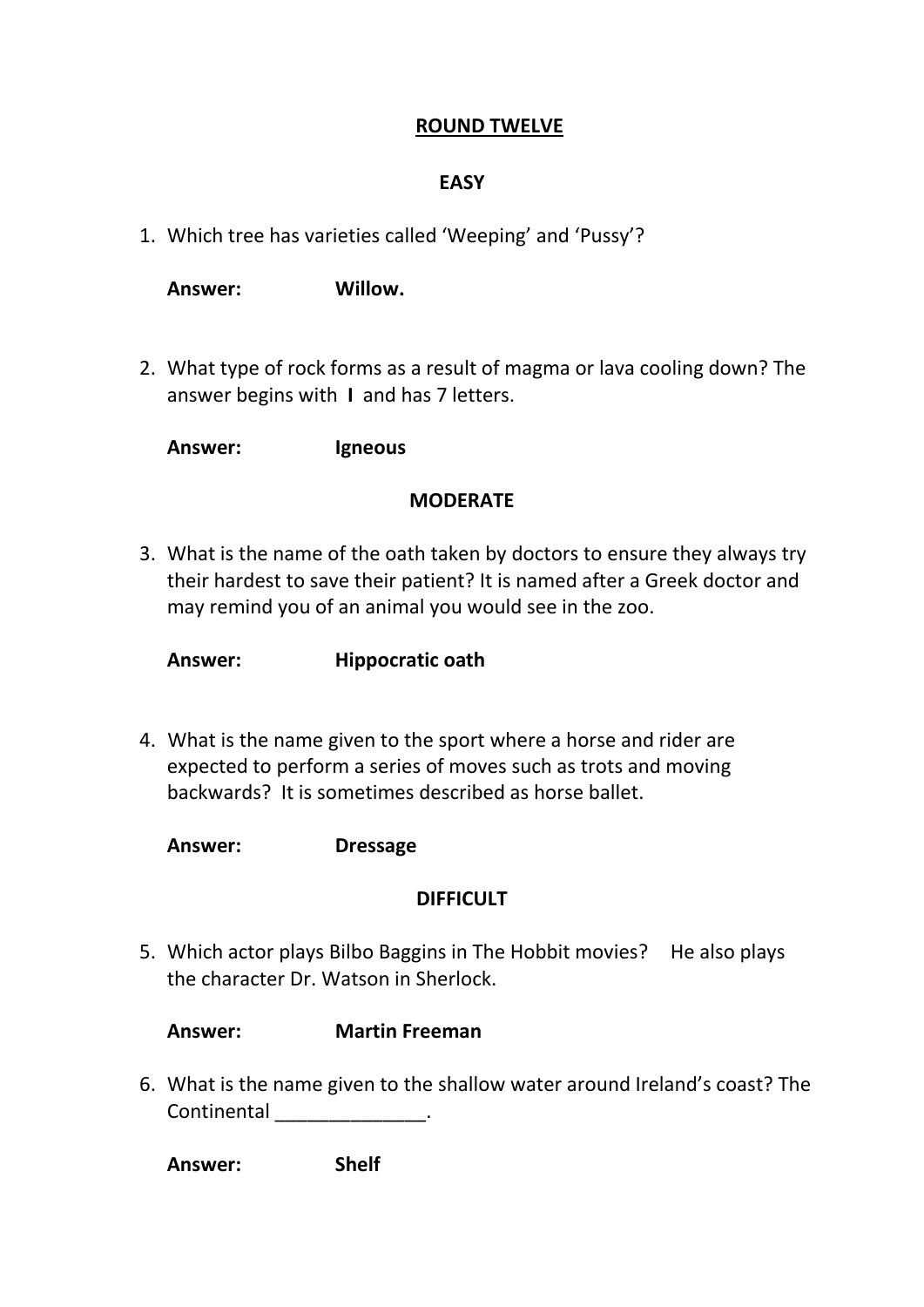### **TIEBREAKERS**

### **CHOOSE ANY THREE**

1. In what film, which is also a musical, did John Travolta play Danny Zukko?

| <b>Answer:</b> | <b>Grease</b> |
|----------------|---------------|
|                |               |

2. Name ALL THREE sports that make up a triathlon?

**Answer: Running, Cycling and Swimming**

3. St. Paul's Cathedral was designed by which British architect? He shares his surname with a small bird.

**Answer: (Christopher) Wren**

4. Which notorious prison stands on a rock in San Francisco Bay?

**Answer: Alcatraz**

5. What kind of creature was Gimli in The Lord of the Rings?

**Answer: Dwarf**

6. What is Victoria Beckham's maiden name?

**Answer: Adams**